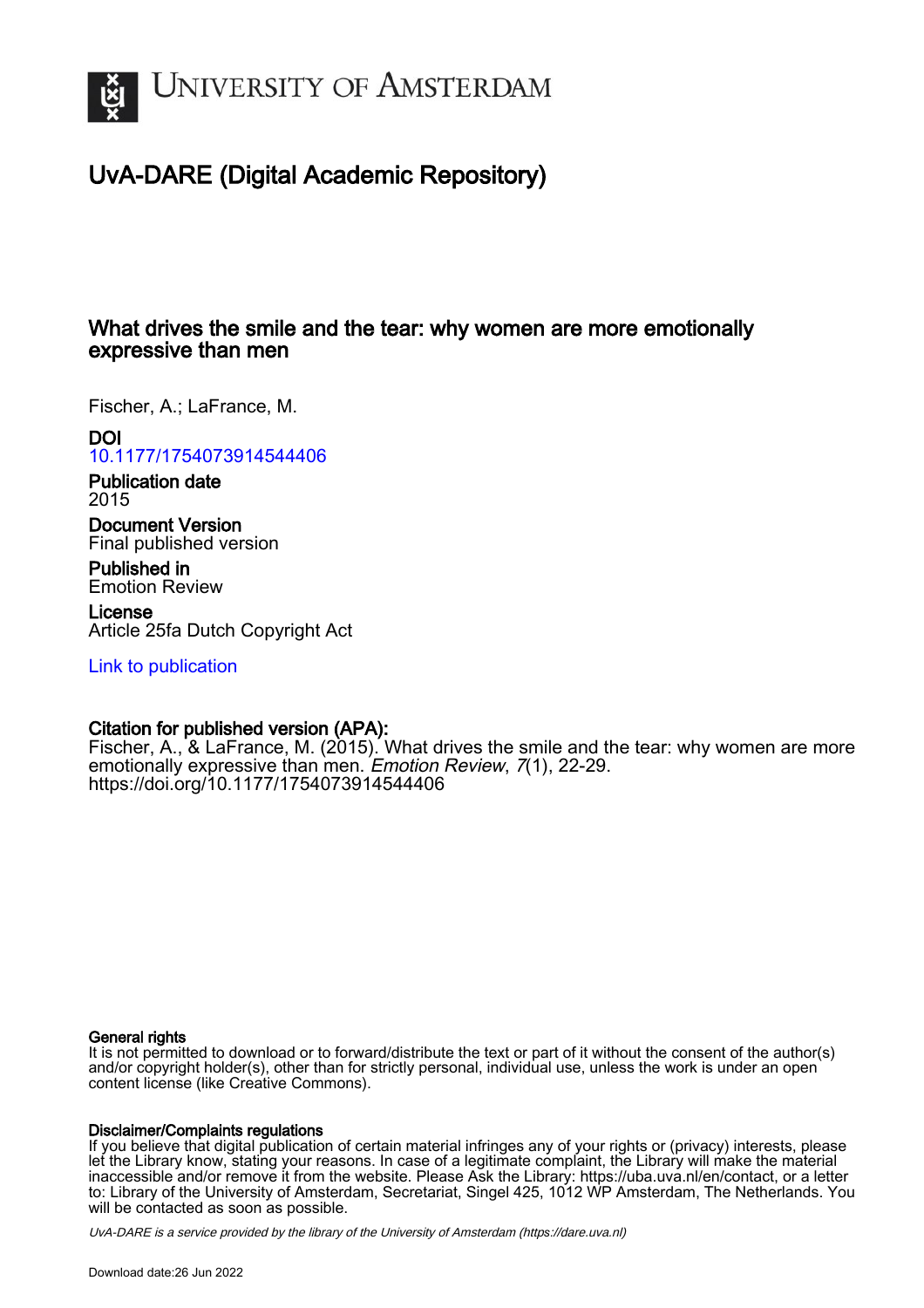*Emotion Review* Vol. 7, No. 1 (January 2015) 22–29 © The Author(s) 2015 ISSN 1754-0739 DOI: 10.1177/1754073914544406 er.sagepub.com

# What Drives the Smile and the Tear: Why Women Are More Emotionally Expressive Than Men

#### Agneta Fischer

*Department of Psychology, University of Amsterdam, The Netherlands*

#### Marianne LaFrance

*Department of Psychology, Yale University, USA*

## **Abstract**

In this article we examine gender differences in nonverbal expressiveness, with a particular focus on crying and smiling. We show that women cry and smile more as well as show more facial expressiveness in general, but that the size of this gender difference varies with the social and emotional context. We interpret this variation within a contextual framework (see also Brody & Hall, 2008; Deaux & Major, 1987; LaFrance, Hecht, & Paluck, 2003). More specifically, we distinguish three factors that predict the size of gender differences in emotional expressiveness: gender-specific norms, social role and situational constraints, and emotional intensity. These factors interact in different ways for smiling and crying.

#### **Keywords**

crying, faces, gender emotional expressiveness, smiling

## **The Nature of Gendered Expressiveness**

A number of narrative reviews on sex differences in emotionality have converged on the conclusion that "The general claim that women are more emotional than men tells us more about our cultural stereotypes than about actual sex differences in emotions" (Fischer, 1993, p. 312; Kret & De Gelder, 2012; LaFrance & Banaji, 1992). Although reviews have concluded that research on sex differences in emotion presents an inconsistent picture, one pattern is reliable, namely that women are more emotionally expressive than men. These emotional expressivity differences could serve as a self-fulfilling prophecy for the stereotype that women are more emotional: Since women appear to be more expressive, they must be more emotional. Although men do express emotions, but are generally considered as less emotional, the concept of "emotionality" in particular seems to apply to strong emotional expressions and specifically to expressions that show one's powerlessness or vulnerability, such as crying (Fischer, 1993; Shields, 1987). Moreover, since emotionality tends to be associated with weakness, powerlessness, uncontrollability, and impulsivity, such inferred dispositions come also to be associated with women (e.g., Fischer, 1993; Fischer, Eagly, & Oosterwijk, 2013; Jansz, 2000; Shields, 1991).

In the more than two decades that have passed since these reviews, many more studies have been conducted on gender differences in emotional responding as well as on prevailing gender-specific norms and stereotypes associated with emotionality. The question is whether stereotypes and display rules have changed, and whether more recent studies on gender differences reflect this change. In the current article we discuss these stereotypes and review the current empirical evidence with regard to emotional expressiveness. We limit ourselves to gender differences in nonverbal behavior, specifically in crying, smiling, and general facial expressiveness because these are domains where we know there are strong norms (e.g., men should not cry) as well as many empirical studies.

We take a contextual perspective (see also Brody & Hall, 2008; Deaux & Major, 1987; Fischer & Evers, 2011; LaFrance et al., 2003) and examine gender differences in expressiveness

*Corresponding author*: Agneta Fischer, Department of Psychology, University of Amsterdam, Weesperplein 4, 1018 XA Amsterdam, The Netherlands. *Email*: a.h.fischer@uva.nl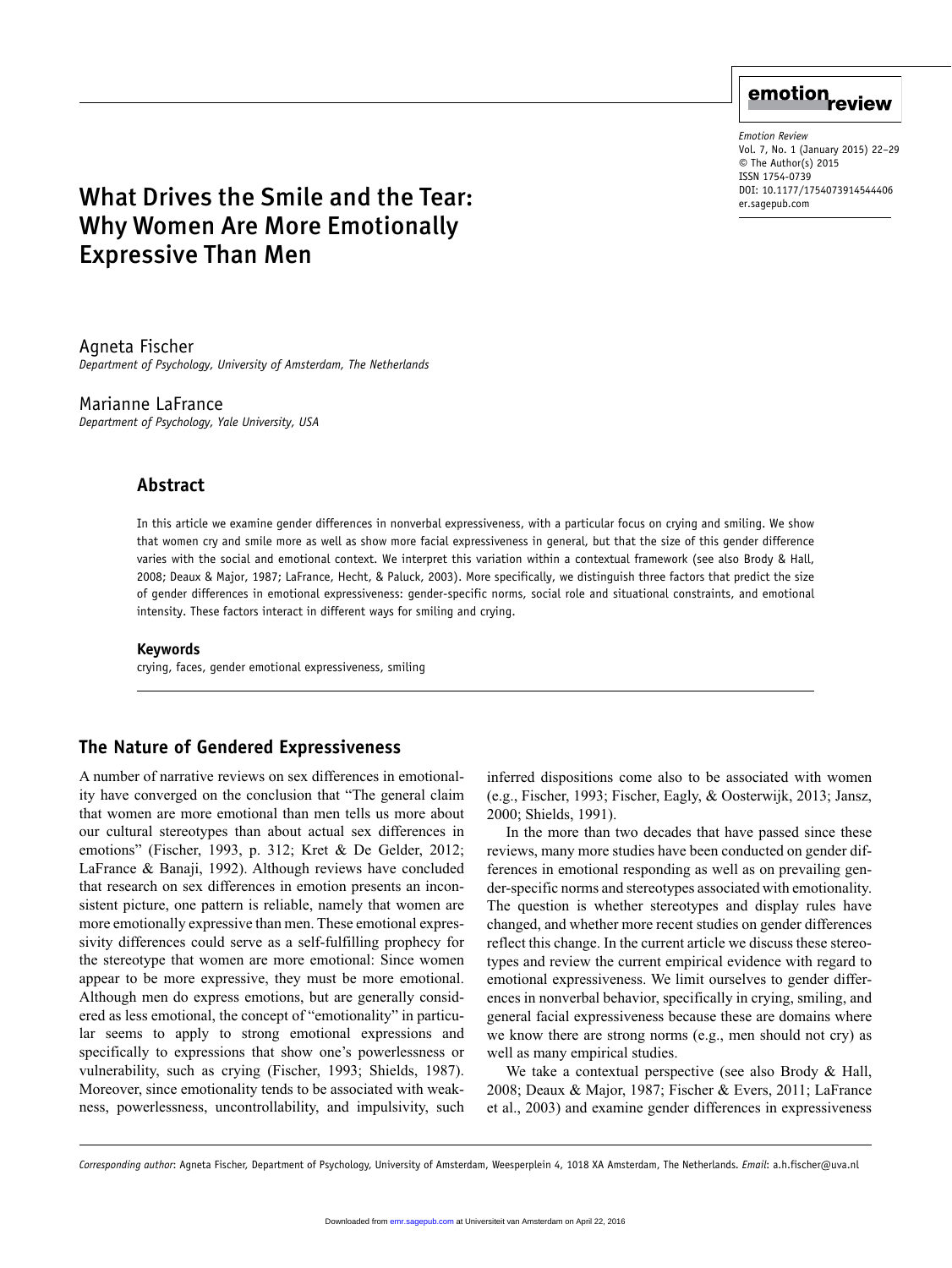as a function of the changing social and emotional context and varying situational contingencies for emotional displays. We propose that three factors most likely predict the presence and size of gender differences: gender-specific norms, social role and situational constraints, and emotional intensity. Gender norms, which may vary with cultures or with age, are the more distal factors that prescribe how men and women should act (e.g., showing or suppressing one's emotions). Social role and situational constraints (e.g., Eagly, 1987; Eagly & Steffen, 1984) emphasize which goals are operating in a situation (e.g., a chief executive required to make a difficult decision, or a nurse empathizing with someone in pain). Finally, the intensity of emotions is important because intense emotions may override gender norms or social role constraints (e.g., grief at the loss of a friend). Our goal is to systematically examine these three factors and the relations between them in order to examine their effects on the size of gender differences in different aspects of emotional expressiveness.

### **Gender-Specific Emotion Norms**

The well-known stereotype of the emotional woman tends not to be specific about which emotions women purportedly feel and express more than men. Recent studies however indicate that happiness, sadness, and fear are more typically associated with women, whereas anger and pride are more typically associated with men (Hess et al., 2000; Kelly & Hutson-Comeaux, 1999; Kring, 2000; Plant, Hyde, Keltner, & Devine, 2000; Shields, 1987; Weber & Wiedig-Allison, 2007). Some studies on the interpretation of emotions in men's or women's faces are consistent with these gender and specific emotion connections. Individuals are faster in detecting anger in male than in female faces, and in detecting happiness on female than on male faces (Becker, Kenrick, Neuberg, Blackwell, & Smith, 2007; Ohman, Juth, & Lundqvist, 2010). In addition, when the emotional expression is ambivalent, for example reflecting a blend of anger and sadness, observers tend to see more sadness in a female face and more anger in a male face (Plant, Kling, & Smith, 2004; also see Hess, Adams, & Kleck, 2005).

Stereotypes of course often contain a kernel of truth. In the case of specific emotions, gender stereotypes come close to men's and women's self-reported emotions in imagined situations. Hess et al. (2000) compared both gender stereotypical and self-perceptions of emotional expressions in a variety of situations, such as "someone learns that somebody close to him has been spreading negative rumors about him." Participants were then asked the percentage of men and women who would express nine different emotions (Study 1) in such a situation and how they themselves would react (Study 2). Although the gender stereotypes appeared to be similar to the self-perceptions, the stereotypical gender differences are larger than self-perceived gender differences as reflected in the different effect sizes. In particular, women reported a greater likelihood of expressing sadness (e.g., crying) and fear (e.g., withdrawing) in a variety of negative situations, whereas men reported expressing more anger (hitting), and contempt (staring or looking hard).

Stereotypes reflect descriptive norms but also generate prescriptive standards (Burgess & Borgida, 1999) about which emotions are seen as appropriate or desirable for whom. Historical research on the culture of emotion (see Stearns, 2008, for an overview) has shown that explicit discussions on emotional standards became more public in the 17th and 18th century, when changes in social and work circumstances resulted in changed ways of thinking about family relations, parent–child relations, work relations, and so on. Such emotion prescriptions have nearly always been different for men and women (see Lutz, 1990; Shields, 2002; Sturkenboom, 1998). During the last part of the 20th century however, there were indications that emotion norms in Western countries might be changing, and to have become less gender specific. Television programs began to show for the first time crying, loving, fearful, regretful, and anxious men. Such changes in media-generated emotion displays suggest that we may be witnessing a relaxation of gender-specific emotion norms. The general prescription of emotion suppression for men (Jansz, 2000) and emotion amplification for women may thus have morphed into more nuanced expectations, based what roles men and women adopt in particular contexts and on the specific events that elicited the emotional reaction (see also Labott, Martin, Eason, & Berkey, 1991). Indeed, Timmers, Fischer, and Manstead (2003) conducted a study in The Netherlands on gender-specific norms and expectations and found that whereas the explicit norms having to do with the appropriateness of some emotions (e.g., fear, sadness, shame) hardly differed for men and women, women were still expected to experience and express these emotions more than men. At this implicit level we can thus still distinguish genderspecific emotion norms along two dimensions: communality/ care and dominance/power.

The communality/care norm stems from women's assumed primary role, namely that of care taking. Part of the positive dimension of this role specifies that women smile more, focus on fostering a positive social atmosphere, and on displaying enthusiasm, admiration, and love (see also Graham, Gentry, & Green, 1981; LaFrance, 1998; Stoppard & Gruchy, 1993). Although this has never been directly studied, we would expect on the basis of these implicit norms that women who do not smile would more likely be considered as unfriendly or asocial compared to men who do not smile. Thus, although no explicit norm prohibits men from displaying care-giving emotions, the relative underrepresentation of these affiliative displays by men may highlight the presence of a subtle gender norm. This norm would also influence emotion regulation. Simpson and Stroh (2004) for example found that whereas women managers suppressed negative and expressed positive emotions, men as managers showed the reverse pattern.

The second dimension relates to dominance and power and specifies that women be proscribed from displaying strong, dominant, or powerful emotions whereas men are prohibited from showing emotions that convey weakness, powerlessness, or competence. Men are expected to express emotions associated with dominance, power, and competence, especially in competitive contexts, whereas women are expected to display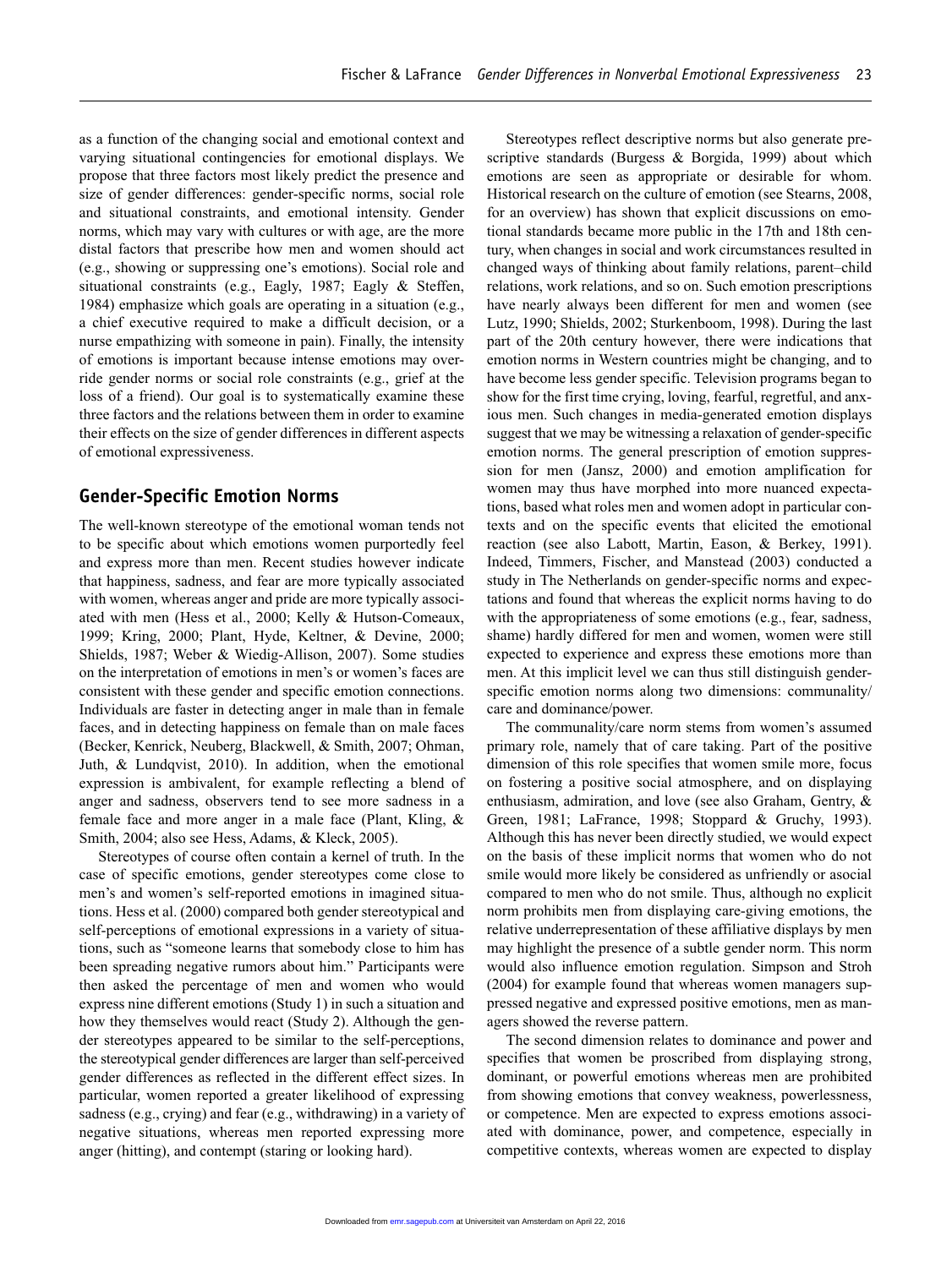powerless emotions like fear, sadness, and shame (Timmers et al., 2003). Indeed, male professionals who show anger are seen as having higher status compared to men expressing sadness, whereas the reverse is true for women (Brescoll & Uhlmann, 2008). This is also reflected in different expectations for and judgments of men and women crying at work, as shown in a study by Fischer et al. (2013). They found that the crying of men at work was judged more negatively and led to stronger inferences of emotionality than women's crying in the same situation. In other words, whereas explicit norms may have changed, the expression of powerless emotions still seems less problematic for women than for men.

#### *Social Roles and Situational Contingencies*

Although men are often proscribed from being too emotionally expressive and women from expressing negative emotions, men and women can occupy social roles that may modify, even overturn, these general rules. For example, gender norms for expressivity likely differ in more egalitarian compared to traditional relationships. Or consider the fact that norms for some roles in professional contexts may override gender norms because the priority in the latter is on carrying out some undertaking regardless of who is called upon to do it. In the next section, we review specific empirical evidence showing how social roles affect the presence and size of gender differences in crying and smiling. Both crying and smiling are emotional responses as well as social acts and thus have interpersonal consequences (Parkinson, Fischer, & Manstead, 2005). Social roles and goals may therefore influence the extent to which men and women show tears or smiles.

*Crying.* Various studies find that female adolescents and adults report that they cry more often than their male counterparts (Bekker & Vingerhoets, 2001; De Fruyt, 1997; Fischer, Rodriguez, van Vianen, & Manstead, 2004; Lombardo, Cretser, Lombardo, & Mathis, 1983; Lombardo, Cretser, & Roesch, 2001; van Tilburg, Unterberg, & Vingerhoets, 2002; Vingerhoets & Scheirs, 2000). This difference has already been found in self-reports from 11-year-old children (van Tilburg et al., 2002). These findings apply whether the study measures crying frequency (e.g., "How many times did you cry during the last month?"), crying proneness (e.g., "How likely are you to cry in the following situations?" Jellesma & Vingerhoets, 2012; Vingerhoets & Becht, 1996) and ratings of crying intensity (Hess et al., 2000; Lombardo et al., 1983). When crying frequency and crying proneness are included in a single study, gender differences appear to be larger for crying proneness than crying frequency, at least in the case of adults (Peter, Vingerhoets, & van Heck, 2001; van Tilburg et al., 2002). This difference suggests that crying proneness measures are more influenced by genderstereotypical norms or expectations.

Thus, the evidence aligns with the norm that men report less expressivity than women, but we should bear in mind that these studies are based on self-reports. The crucial question is whether this gender difference is stable across social contexts. Various

studies have found that both men and women report crying more when alone, but women report to cry more likely in the company of close friends or family than men, with the largest difference observed for a close male friend. This finding may support two different, yet not contradictory ideas: men may evaluate crying as more problematic and thus suppress their tears more than women when others are present (Lombardo et al., 2001; Williams & Morris, 1996), or women may be more inclined than men to let their tears run and to seek support from their closest friends.

Individual differences also moderate reports of crying. Focusing on sex role identification, Lombardo et al. (2001) had participants complete the Bem Sex Role Inventory (BSRI; Bem, 1974) and a questionnaire with several measures of crying. They found a significant interaction between sex role identification and gender, indicating that for both men and women, feminine and androgynous persons reported crying more than masculine individuals. Ross and Miroswky (1984) also examined married husbands' and wives' gender role attitudes and experiences with sadness and crying. Men reported to feel less likely to cry than women when sad and men who adhered to traditional gender role attitudes reported even less likelihood to cry when sad than less traditional men. For women on the other hand, only sadness, and not gender role was a significant predictor of reported crying. Thus, men's self-reports on crying are more determined by the adherence to specific crying norms, whereas women's reports on crying are less affected by norms and largely based on the intensity of their emotions.

However, gender roles do not always moderate sex differences in reports of crying as was shown in a cross-cultural study of 37 countries (Fischer et al., 2004). The researchers reasoned that real power differences between women and men would influence the likelihood of finding sex differences in expressivity. Specifically they predicted that gender differences in reported emotion expression would be smaller in countries where women have more power and status. The power and status variable was operationalized using GEM (Gender Empowerment Measure), which is a composite measure of the percentage of seats in parliament held by women, the percentage of administrators and managers who are women, the percentage of professional and technical workers who are women, and women's share of earned income in the country in question. Thus, the higher the GEM, the more status and power women have in a specific society. Whereas some measures, such as reported anger expression, showed the predicted interaction between GEM and gender, reports of crying were not predicted by gender at the societal level. Rather, there was a straightforward finding that women reported crying more than men.

While distal factors such as GEM, did not modulate gender differences in reported crying, more proximal social roles and/ or situational constraints might affect variation in men's and women's reports of crying. In particular, if men and women occupy similar social roles, that might reduce gender differences in crying. However when crying proneness to different events was assessed, women reported more proneness overall than did men. Similarly, a cross-cultural study (Williams &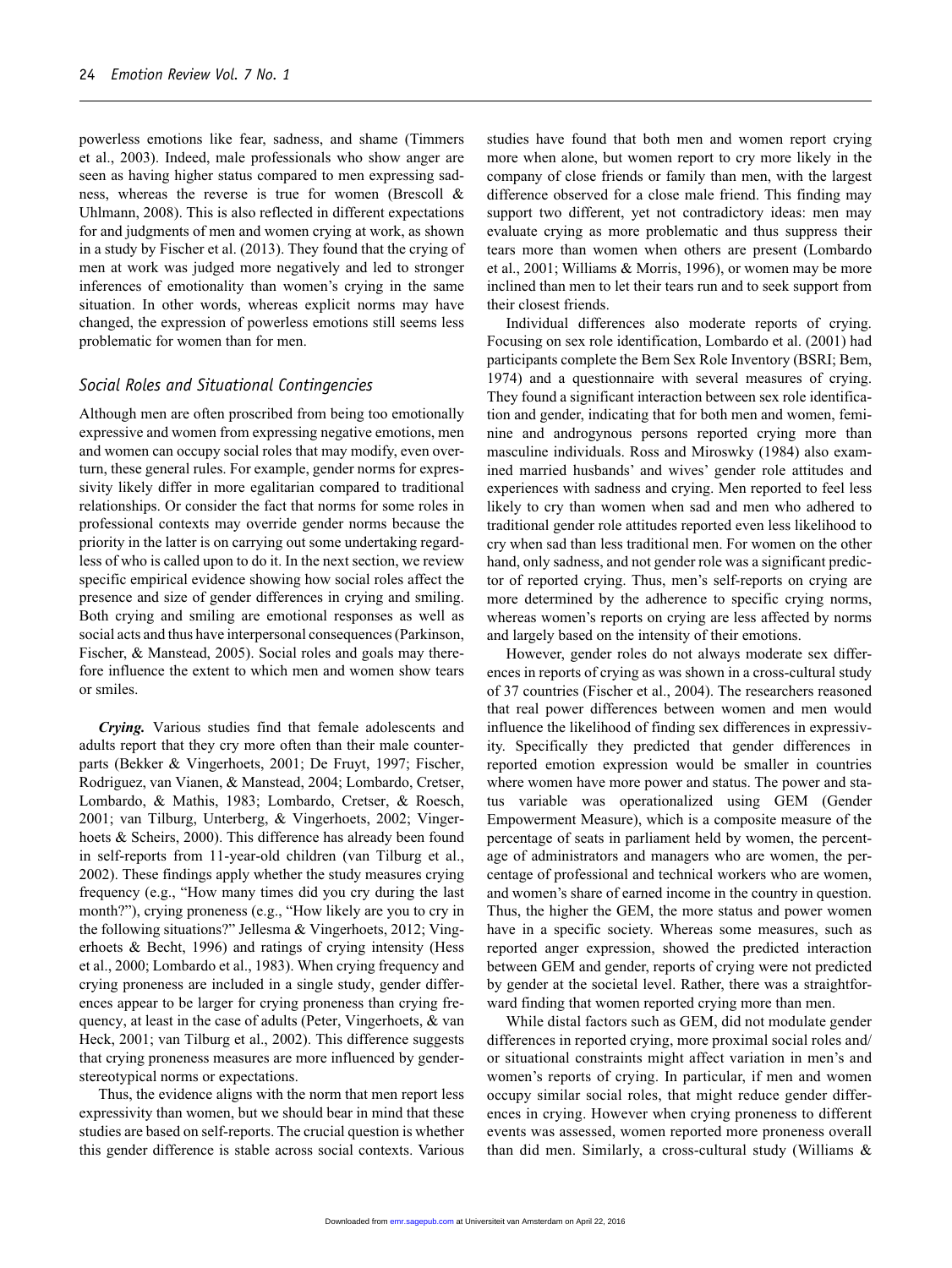Morris, 1996) of likelihood of crying in British and Israeli men and women in different situations also found that women reported that they would cry more than men in nearly all situations. Yet, a significant interaction between situation and sex was also found. Work-related situations showed the largest sex difference, in line with the previously mentioned study by Hess et al. (2000). Lombardo et al. (2001) also found largest differences for conflict situations (someone yells at you, you have an argument with a loved one, you are angry), and problems at work.

As already alluded to, one concern with the forgoing studies on crying is that they are all based on retrospective self-reports, which are prone to gender-stereotyping (e.g., Robinson & Clore, 2002; Robinson, Johnson, & Shields, 1998). Given that crying is at the core of the stereotype of the emotional woman (Choti, Marston, Holston, & Hart, 1987), it is possible that women's and men's self-reports might exaggerate differences in crying. Men may be more reluctant to admit, or misremember crying episodes in comparison with women or women may overstate a measure like crying proneness (see also Bekker & Vingerhoets, 2001). In addition to such influences, there may also be a difference in how men and women define crying. Whereas women may report more instances of crying proneness, men have a higher threshold for affirming such experiences. Such different definitions may also further increase the overestimation by women and the underestimation by men.

In sum, gender differences in self-reported findings of crying are robust and suggest that there are also differences in actual crying. However, the size of this self-reported difference is affected by social roles and situational constraints that are likely to make the recollection or acknowledgement of crying different for men and women. As a consequence, men with traditional identities report to cry less than men with more feminine or androgynous identities (Jansz, 2000) and men report to cry most often when alone or with their partner. The crying incident matters as well, with the smallest gender difference in crying found when a loved one dies, and the largest difference in conflict situations. These findings suggest that when the intensity of emotional feelings is more similar, fewer gender differences will be found. With respect to the conflict context, we suggest that women appraise conflict situations more in terms of powerlessness and will cry even when the prevailing emotion is anger. This suggestion has not been examined empirically but it seems plausible that different emotions may elicit crying in men and women.

*Smiling.* Previous meta-analyses have shown that women on average smile more than men (Hall, 1984; Hall, Carter, & Horgan, 2000; LaFrance & Hecht, 2000; LaFrance et al., 2003). In addition, a recent study of smiling in children in the US from kindergarten through the 12th grade found that a sex difference in smiling emerged at about age 11 (Wondergem & Friedlmeier, 2012). In contrast with studies on crying, findings on smiling are generally based on observations of actual smiling behavior. The studies seem to reflect the presence of a general genderspecific norm that prescribes that women show more affiliative and warm behavior, best manifested in a smile. Nonetheless the size of this gender difference depends on situational variation.

One situational variation is the presence of power differences. In the late 1970s Henley (1977) proposed that women smile more than men because of their low status relative to men, a proposal that became known as the *subordination hypothesis*. In fact, Henley argued that what looked like a basic sex difference in a host of nonverbal behaviors including smiling but also gazing, interpersonal closeness, being touched, and head nodding, stemmed rather from differences in dominance and power. In other words, women smiled more than men because women generally have less social power and status than men. Were they to have the same power as men, then theoretically the smiling difference would disappear.

Analogously, women are touched more than men because low-power people are touched more than higher power persons (Henley, 1977). Moreover, Henley contended that such behaviors not only reflect but also reinforce the power differences between men and women. Henley's subordination hypothesis has evoked as many debates as studies about the role of power in explaining sex differences in nonverbal behaviors such as smiling (and the empirical evidence to date is mixed; e.g., Hall, 2006; Hall, Coats, & Smith LeBeau, 2005; LaFrance & Hecht, 2000). In a metaanalysis on gender differences in smiling (LaFrance et al., 2003) power was considered as a potential moderator. Analysis showed that in situations where both men and women have high power or both have low power, gender differences in smiling are small, presumably because power imposes certain behaviors for whoever occupies a power-based role which has the effect of overriding gender roles. For example, male and female nurses or flight attendants may smile to an equal extent, irrespective of their sex. However, in situations of no clear power dynamics, for example, a meeting with colleagues, larger gender differences were found, presumably now because in the absence of specific power dictates, gender norms are likely to become more salient.

In the meta-analysis by LaFrance et al. (2003) several other moderators for the sex difference in smiling were examined. They found that certain contextual variations, such as the awareness of being observed or the presence of others, created the largest sex difference in smiling favoring women. Women smile more than men (alternatively men smile less than women) when they are aware that others could be watching them (e.g., presence of a video camera) than when they are unaware that others could be watching. Awareness of others watching presumably activates adherence to the gender norm. Another moderator was engagement with others, showing that gender differences were largest when individuals felt involved in an interaction. This was the case for real-life interactions, but even more when individuals were interacting with an imagined other, for example speaking to a camera.

On the other hand, when men and women occupy the same social roles such as a teacher, the size of gender differences was much smaller, just like in situations in which men and women have the same power. LaFrance et al. (2003) conclude from this analysis that the gender norm that women should smile is especially salient in situations in which one is not sure what to do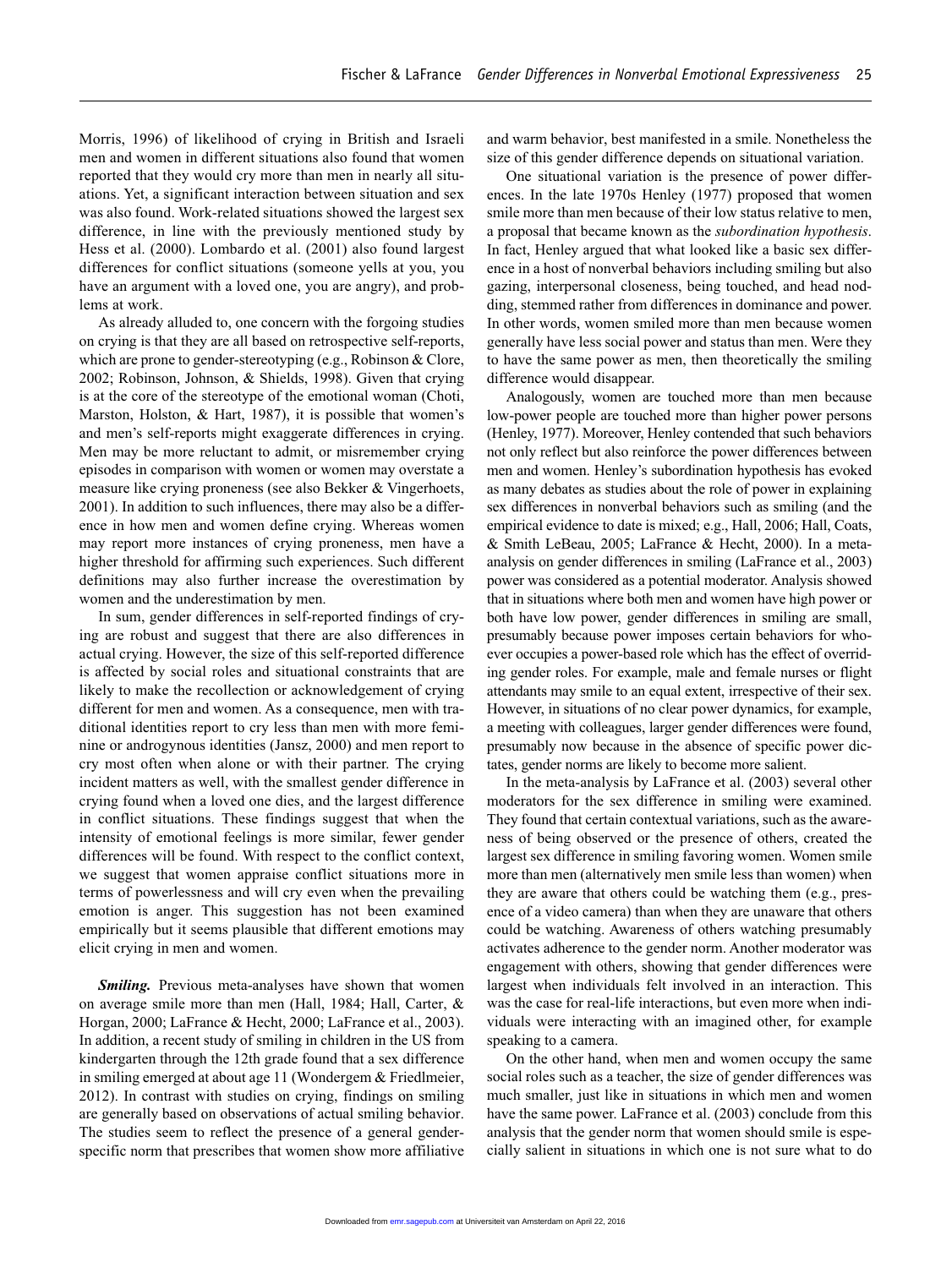and where behavioral options are open (gender norms as safest option), or when one knows that one is being watched or evaluated (gender norms as obvious option).

The size of the sex difference in smiling also varies with culture and age. In some regions and groups there is little difference in smiling between women and men, for example in studies including British participants, whereas in studies including American participants, especially Caucasians, much larger gender differences in smiling are found (LaFrance et al., 2003). These gender differences across cultures indicate the presence of group-specific display rules. With respect to age, adolescents and young women smile much more than young men, but the sex difference begins to decrease after that, such that by middle age, the sex difference has become small, though still significant (LaFrance et al., 2003). The finding that sex differences are largest in teenagers and young adolescents may suggest the importance of gender norms, because during this period of life both men and women search for ways to impress potential romantic partners.

#### **Emotional Intensity**

The third factor in our framework accounting for why women are more emotionally expressive than men is the intensity of the emotion feeling itself. Emotional intensity may be reflected in greater crying and smiling by women. This may be especially true of crying where women describe feeling sad more than men. We would expect however that if men and women experienced the same highly intense emotions, then there would be less gender difference.

Studies taking into account the emotional situation that gives rise to crying show that strong sadness (as in the case of the death of a loved one) shows less gender difference than emotional situations that may give rise to more gender-specific experiences. Conflict situations for example show large gender differences in crying (Lombardo, Cretser, & Roesch, 2001), perhaps because a conflict may not only give rise to anger, but also to other feelings, such as powerlessness. Women may feel more powerless during conflicts and therefore may report crying more often when experiencing these emotions than men. This suggests that less extreme situations are more likely to increase the size of the gender difference. In addition, there is also abundant evidence that women report more empathy relative to men (e.g., Baron-Cohen & Wheelwright, 2004; Hoffman, 1977; Wheelwright et al., 2006), which may explain why they are more likely to cry when reading books, or watching movies or television (Lombardo et al., 2001), or seeing others cry.

In the case of smiling however, the relationship between emotional intensity and smiling is different. For women, there is lower correlation between smiling and the intensity of positive emotions than is the case for men, presumably because women are more likely than men to smile for a variety of reasons other than positive emotion. For example, especially negative intense emotions may increase gender differences in smiling (LaFrance et al., 2003), because it is in those situations of social tension that women are expected to do the emotion work to calm or

soothe others (Hochschild, 1983). However, with some specific negative emotions men have been found to smile more than women. For example, where disgust or distress is elicited by the presence of disgusting images men's smiling at the horror may signal a kind of stoicism or composure. Ansfield (2007) for example found that men reported more negative affect than women while viewing very distressing videos while they also smiled more, especially when others were present. In such situations, men may want to hide their stress more than women and this larger effort to regulate their stress may result in more smiling by men than women.

#### *Other Facial Expressivity*

Many studies show evidence that women's emotions are more accurately decoded than those expressed by men (see Hall, 1984; Thompson & Voyer, in press; Wagner, MacDonald, & Manstead, 1986). The assumption has been that this is due to women's greater facial expressivity, which makes it easier to infer the correct emotion. Indeed, Hall's (1984) meta-analysis of gender differences in facial expressions found evidence for this in locating 12 studies that all showed women to have stronger facial and gestural expressions than men.

Different methodologies have been used in studying sex differences in facial expressiveness. One involves instructing participants to imagine emotional situations, and measures are taken of their facial expressions during the imagery task. For example, Schwartz, Brown, and Ahern (1980) found that women showed stronger zygomaticus, corrugator, and frontalis activity than men when imagining happy, sad, angry, and fearful situations respectively. In addition, they also reported feeling these emotions more intensely, and their feelings and faces were more strongly correlated than in the case of men. The stronger facial expressiveness can therefore be seen as the result of their more intense emotions.

A second method has been to measure facial activity while participants watch emotional slides or film segments. The advantage of this method is that the stimuli are more standardized. For example, Kring and Gordon (1998) found that women reacted with stronger positive and negative facial reactions than men while watching six emotionally different film clips, whereas no sex differences in emotional experiences were reported. In addition, Thunberg and Dimberg (2000) found that women showed more corrugator activity when watching snakes than did men, whereas women and men rated the snakes as equally unpleasant (but see Vrana & Rollock, 2002).

Another variation has been to use emotional faces (either photos or videos) as stimuli. This research specifically examines to what degree observers show the same facial expressions as those they observe, a process called emotional mimicry. Again, most but not all of these studies show greater responsiveness by women (e.g., Dimberg & Lundquist, 1990; Sonnby-Börgstrom, Jönsson, & Svensson, 2008), depending on the type of emotion and the social nature of the signal. One study in which gaze direction and emotion was manipulated showed that women show less frowning (corrugator) in reaction to a male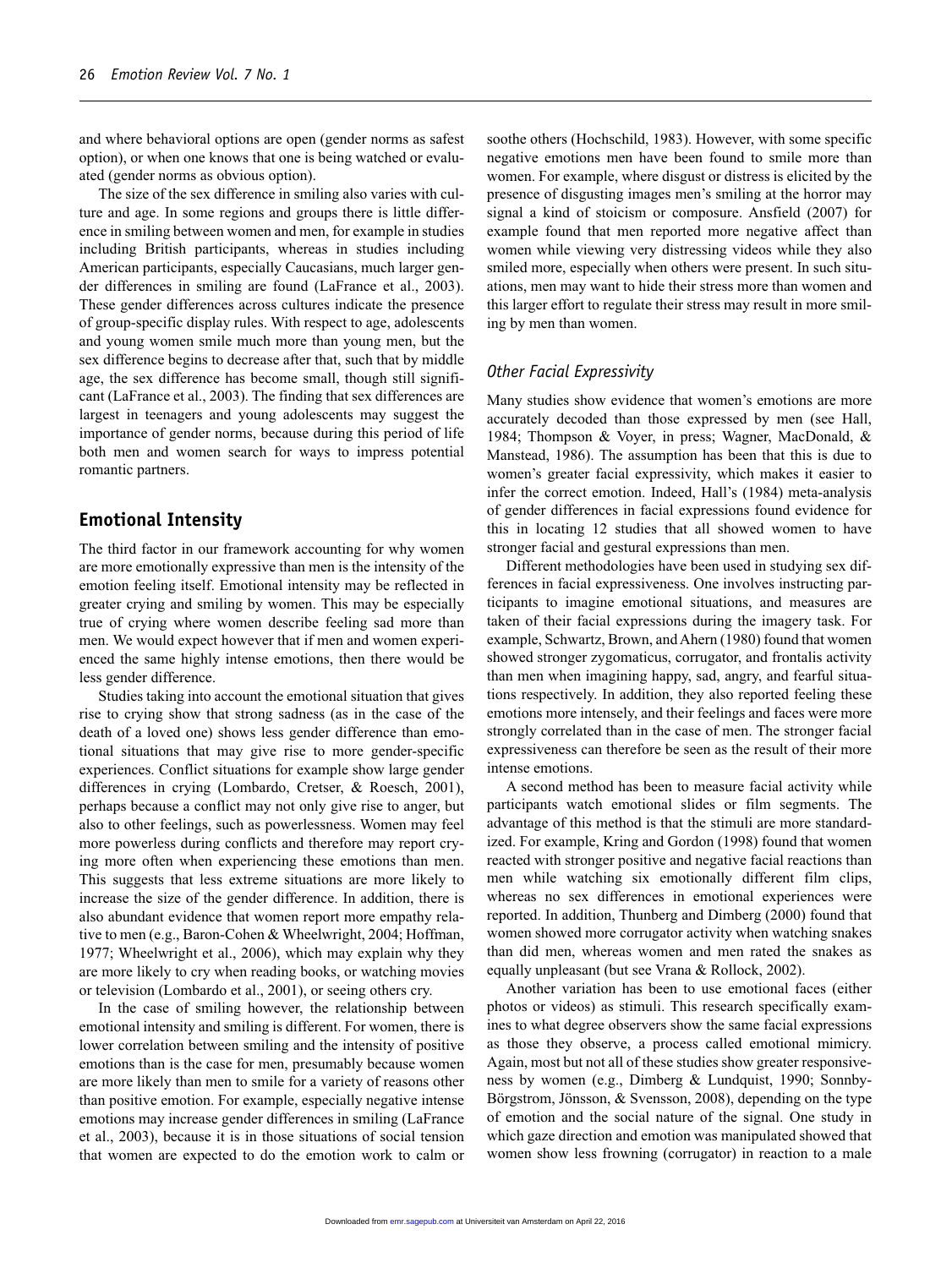angry frown than do men, more sadness (depressor) in reaction to sad faces than men, and more frontalis when exposed to averted fear faces than men (Soussignan et al., 2013). One last method is the study of emotional expressivity in real life (e.g., saying farewell at airports, or winning a gold medal during the Olympic Games). For example, Tracy and Matsumoto (2012) coded pride and shame displays by blind and sighted athletes and did not find sex differences.

In conclusion, when differences are found, women generally show stronger facial expressiveness. These more intense displays have sometimes been found to be correlated with women's more intense feelings, however, in studies where standardized stimuli were used, and no differences in reported emotions were found, sex differences in facial expressiveness still occurred. Whether women's stronger facial displays are the result of specific gendered contexts remains a question for now. We may speculate that exposure to emotional slides, films, or faces elicits stronger empathizing in women than in men, which may explain the greater likelihood of women's stronger emotional expressiveness. More studies of spontaneous expressions, while also measuring the appraisals of the emotional stimuli, may provide a more conclusive answer to this question.

## **Conclusion**

The evidence reviewed here suggests that women cry and smile more and overall show more facial expressiveness than men. Based on these (partly self-report) data, we may thus draw the conclusion that women indeed are more emotionally expressive. We should be careful with this conclusion, however. First, part of these studies are based on self-reports that may show a gender bias, and second, gender differences may be exaggerated because of a bias towards studies that find significant gender differences (the so-called file-drawer problem). It is thus difficult to assess how large these gender differences really are. We therefore do not want to focus on the size of these gender differences, but rather on the variation in size as determined by various factors in the social and emotional context. Thus, the question is not so much whether, but why and to what extent these gender differences occur in some contexts and not or less in others.

We have proposed three factors that help to explain this variation. Indeed, the evidence suggests that all factors help to explain gender differences in emotional expressiveness, however, not in all contexts. The first factor relates to gender norms. There is some evidence that explicit norms relating to gender, smiling, and crying have disappeared (Timmers et al., 2003), but there still are expectations that form the implicit norms by which gender inappropriate behavior of men and women is sanctioned (see also Warner & Shields, 2007). The implicit norms prescribe that women should smile, whereas men need not, and that men should not cry, whereas women are allowed to.

Gender norms are most influential in ambiguous situations and may become less influential when there are social role or situational constraints, which is the second factor we discussed. When a situation provides clear social roles, this may override gender norms. Individuals in professional roles, like a nurse, a police officer, or the prime minister, should express themselves according to the requirements of this role, which are in principle similar for men and women. Social roles that are demanding or provide clear norms thus decrease the size of gender differences in emotional expressiveness. The influence of gender norms can also be limited by the intensity of emotions, which is the third factor we considered. The stronger the emotion, the stronger the expression and the less salient gender norms become. Intense grief leads to crying in both men and women, but less intense or more ambiguous situations may give rise to emotions of different intensity in men and women and thus increase the size of the gender difference. In the same vein, intense joy results in laughter in both sexes, whereas low intense amusement may lead to gender differences.

Interestingly, emotional intensity interacts in a different way with gender norms and situational constraints for smiling and crying. For women, but less so for men, stronger emotional intensity is related to crying and thus decreases the impact of gender norms. Women seem to cry when they feel sad, angry, self-pity, powerless, or moved, whereas men mostly report to cry when sad. Men's self-reports on crying may be more dictated by gender-specific norms, however, men may also interpret emotional situations differently from women, leading to less crying. On the basis of the evidence to date we cannot draw firm conclusions on this matter. In the case of smiling, emotional intensity and gender norms seem differently related. In this case, men's positive and negative emotions are more strongly correlated with smiling, whereas women's emotions seem more influenced by the social context, that is, gender norms and social goals. The more frequent smiling and crying by women thus may be determined by a different interplay of emotional intensity and situational and social role constraints.

Whereas we argue that there is variation in gender differences in expressiveness due to emotional and social circumstances, the findings reviewed in this article do explain why women are referred to as the emotional sex. Even though women do not always feel more emotions, they often express more, often with their faces, which is then interpreted as support for women's greater emotionality (see also Barrett & Bliss-Moreau, 2009). This difference in emotional expressiveness is not necessarily a natural difference, but a functional difference in the social relationships in which men and women engage. Women may want to share powerlessness or stress with their tears, or signal support or affiliation with their smiles more than men. This would make women's expressiveness functional, at least in contexts where affiliation is important and the display of powerlessness no problem. Men's inexpressivity may often be functional as well, however, especially in competitive or hierarchical relations. In other types of relations (more egalitarian or affiliative), this seems less functional, which may also be the reason why men smile and cry more in affiliative than in competitive contexts.

Finally, we should acknowledge that this is not a complete review of gender differences in expressiveness focusing as we did on facial expressions. There are other channels in which emotions are expressed. In addition, most of the evidence we cite is based on research with White, young, highly educated men and women and the few studies including other groups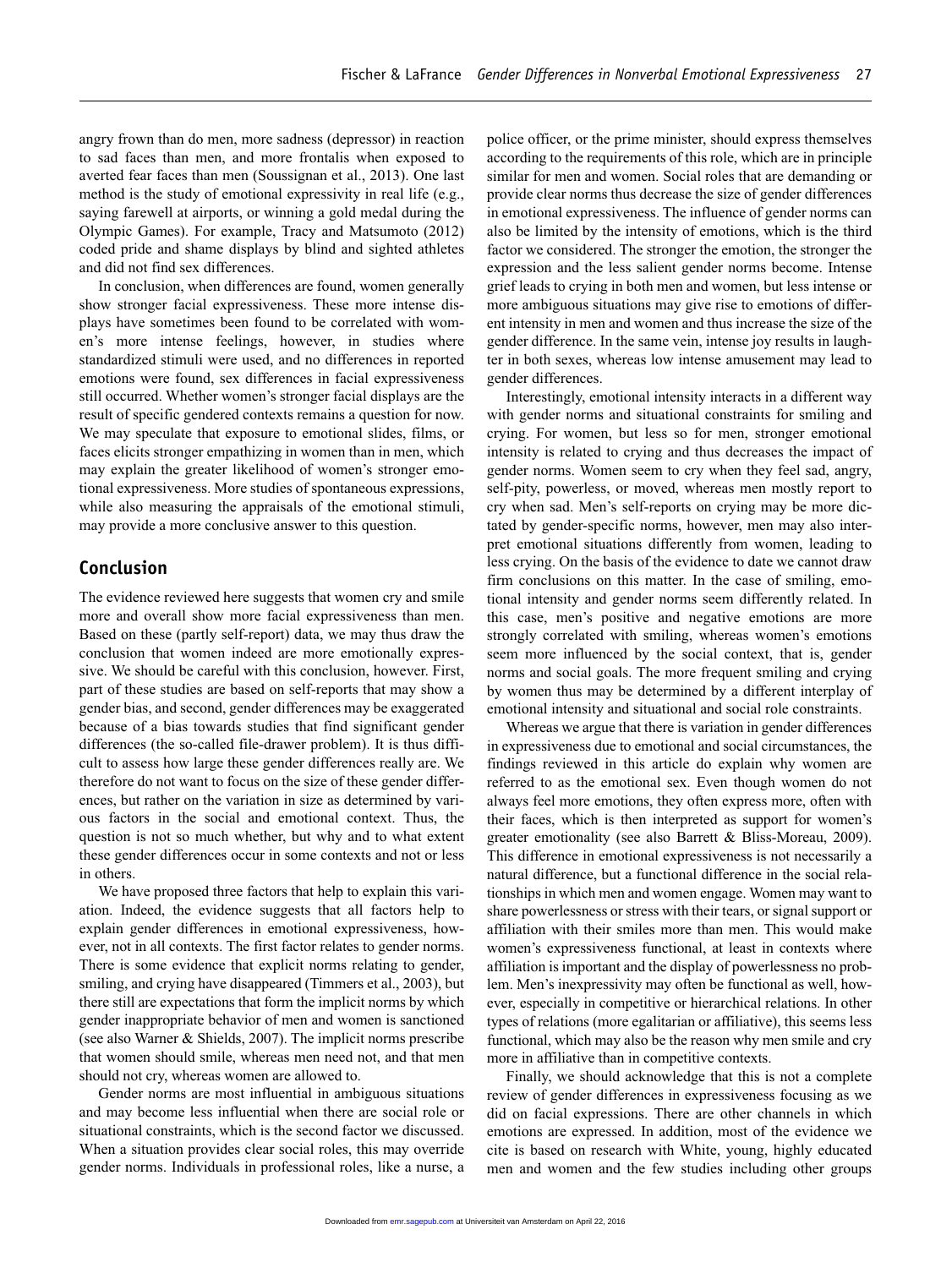have sometimes shown different results. Such emphasis in subject selection means that the literature often fails to pay attention to the importance of intersectionality, that is, that individuals often reflect multiple social categories (e.g., young Black female). We therefore need to be mindful that although White women are taken as prototypical of their gender just as Black men are taken as prototypical of their race, women can be other than White (Thomas, Dovidio & West, in press).

#### **References**

- Ansfield, M. E. (2007). Smiling when distressed: When a smile is a frown turned upside down. *Personality and Social Psychology Bulletin*, *33*, 763–775.
- Baron-Cohen, S., & Wheelwright, S. (2004). The empathy quotient: An investigation of adults with Asperger syndrome or high functioning autism, and normal sex differences. *Journal of Autism and Developmental Disorders*, *34*, 163–175.
- Barrett, L. F., & Bliss-Moreau, E. (2009). She's emotional. He's having a bad day: Attributional explanations for emotion stereotypes. *Emotion*, *9*, 649–658.
- Becker, D. V., Kenrick, D. T., Neuberg, S. L., Blackwell, K. C., & Smith, D. (2007). The confounded nature of angry men and happy women. *Journal of Personality and Social Psychology*, *92*, 179–190.
- Bekker, M. H. J., & Vingerhoets, A. J. J.M. (2001). Male and female tears: Swallowing vs. shedding? In A. J. J. M. Vingerhoets & R. R. Cornelius (Eds.), *Adult crying: A biopsychosocial approach* (pp. 91–113). Hove, UK: Brunner Routledge.
- Bem, S. L. (1974). The measure of psychological androgyny. *Journal of Consulting and Clinical Psychology*, *42*, 155–162.
- Brescoll, V. L., & Uhlmann, E. L. (2008). Can an angry woman get ahead? Status conferral, gender, and expression of emotion in the workplace. *Psychological Science*, *19*, 268–275.
- Brody, L. R., & Hall, J. A. (2008). Gender and emotion in context. In M. Lewis, J. Haviland-Jones & L. F. Barrett (Eds.), *Handbook of emotions* (3rd ed., pp. 395–409). New York, NY: Guilford.
- Burgess, D., & Borgida, E. (1999). Who women are, who women should be: Descriptive and prescriptive gender stereotyping in sex discrimination. *Psychology, Public Policy and Law*, *5*, 665–692.
- Choti, S. E., Marston, A. R., Holston, S. G., & Hart, J. T. (1987). Gender and personality variables in film-induced sadness and crying. *Journal of Social and Clinical Psychology*, *5*, 535–544.
- Deaux, K., & Major, B. (1987). Putting gender into context: An interactive model of gender-related behavior. *Psychological Review*, *94*, 369–389.
- De Fruyt, F. (1997). Gender and individual differences in adult crying. *Personality and Individual Differences*, *22*(6), 937–940.
- Dimberg, U., & Lundquist, O. (1990). Gender differences in facial reactions to facial expressions. *Biological Psychology*, *30*, 151–159.
- Eagly, A. H. (1987). *Sex differences in social behavior: A social-role interpretation*. Hillsdale, NJ: Erlbaum.
- Eagly, A. H., & Steffen, V. J. (1984). Gender stereotypes stem from the distribution of women and men into social roles. *Journal of Personality and Social Psychology*, *46*, 735–754.
- Fischer, A. H. (1993). Sex differences in emotionality: Fact or stereotype? *Feminism & Psychology*, *3*, 303–318.
- Fischer, A. H., Eagly, A. H., & Oosterwijk, S. (2013). The meaning of tears: The danger of crying at work, especially for men. *European Journal of Social Psychology*, *43*, 505–515.
- Fischer, A. H., & Evers, C. (2011). The social costs and benefits of anger as a function of gender and relationship context. *Sex Roles*, *65*, 23–34.
- Fischer, A. H., Rodriguez, P. M., van Vianen, E. A. M., & Manstead, A. S. R. (2004). Gender and culture differences in emotion. *Emotion*, *4*, 87–94.
- Graham, J. W., Gentry, K. W., & Green, J. (1981). The self-presentational nature of emotional expression: Some evidence. *Personality and Social Psychology Bulletin*, *7*, 467–474.
- Hall, J. A. (1984). *Nonverbal sex differences: Communication accuracy and expressive style*. Baltimore, MD: Johns Hopkins University Press.
- Hall, J. A. (2006). Nonverbal behavior, status and gender: How do we understand their relations? *Psychology of Women Quarterly*, *30*, 384–391.
- Hall, J. A., Carter, J. D., & Horgan, T. G. (2000). Gender differences in nonverbal communication of emotion. In A. H. Fischer (Ed.), *Gender and emotion: Social psychological perspectives* (pp. 97–118). Cambridge, UK: Cambridge University Press.
- Hall, J. A., Coats, E. J., & Smith LeBeau, L. (2005). Nonverbal behavior and the vertical dimension of social relations: A meta-analysis. *Psychological Bulletin*, *131*, 898–924.
- Henley, N. (1977). *Power, sex, and nonverbal communication*. Englewood Cliffs, NJ: Prentice Hall.
- Hess, U., Adams, R. B., Jr., & Kleck, R. E. (2005). Who may frown and who should smile? Dominance, affiliation, and the display of happiness and anger. *Cognition and Emotion*, *19*, 515–536.
- Hess, U., Senecal, S., Kirouac, G., Herrera, P., Philippot, P., & Kleck, R. E. (2000). Emotional expressivity in men and women: Stereotypes and self-perceptions. *Cognition and Emotion*, *14*, 609–642.
- Hochschild, A. (1983). *The managed heart*. Berkeley: University of California Press.
- Hoffman, M. L. (1977). Sex differences in empathy and related behaviors. *Psychological Bulletin*, *84*, 712–722.
- Jansz, J. (2000). Masculine identity and restrictive emotionality. In A. H. Fischer (Ed.), *Gender and emotion: Social psychological perspectives* (pp. 166–188). Cambridge, UK: Cambridge University Press.
- Jellesma, F. C., & Vingerhoets, A. J. J.M. (2012). Crying in middle childhood: A report on gender differences. *Sex Roles*, *67*, 412–421.
- Kelly, J. R., & Hutson-Comeaux, S. L. (1999). Gender-emotion stereotypes are context specific. *Sex Roles*, *40*, 107–121.
- Kret, M. E., & De Gelder, B. (2012). A review on sex differences in processing emotional signals. *Neuropsychologica*, *50*, 1211–1221.
- Kring, A. M. (2000). Gender and anger. In A. H. Fischer (Ed.), *Gender and emotion: Social psychological perspectives* (pp. 211–231). Cambridge, UK: Cambridge University Press.
- Kring, A. M., & Gordon, A. H. (1998). Sex differences in emotion: Expression, experience, and physiology. *Journal of Personality and Social Psychology*, *74*, 686–703.
- Labott, S. M., Martin, R. B., Eason, P. S., & Berkey, E. Y. (1991). Social reactions to the expression of emotion. *Cognition & Emotion*, *5*, 397– 417.
- LaFrance, M. (1998). Pressure to be pleasant. Effects of sex and power on reactions to not smiling. *International Review of Social Psychology*, *2*, 95–108.
- LaFrance, M., & Banaji, M. (1992). Toward a reconsideration of the gender–emotion relationship. In M. S. Clark (Ed.), *Emotion and social behavior* (pp. 178–201). Newbury Park, CA: Sage.
- LaFrance, M., & Hecht, M. (2000). Gender and smiling: A meta-analysis. In A. H. Fischer (Ed.), *Gender and emotion: Social psychological perspectives* (pp. 97–118). New York, NY: Cambridge University Press.
- LaFrance, M., Hecht, M. A., & Paluck, E. L. (2003). The contingent smile: A meta-analysis of sex differences in smiling. *Psychological Bulletin*, *129*, 305–334.
- Lombardo, W. K., Cretser, G. A., Lombardo, B., & Mathis, S. L. (1983). For cryin' out loud – There is a sex difference. *Sex Roles*, *9*, 987–995.
- Lombardo, W. K., Cretser, G. A., & Roesch, S. C. (2001). For cryin' out loud – The differences persist into the '90s. *Sex Roles*, *45*, 529–547.
- Lutz, C. A. (1990). Engendered emotion: Gender, power and the rhetoric of emotional control in American discourse. In C. Lutz & L. Abu-Lughod (Eds.), *Language and the politics of emotion: Studies in emotion and social interaction* (pp. 69–91). Cambridge, UK: Cambridge University Press.